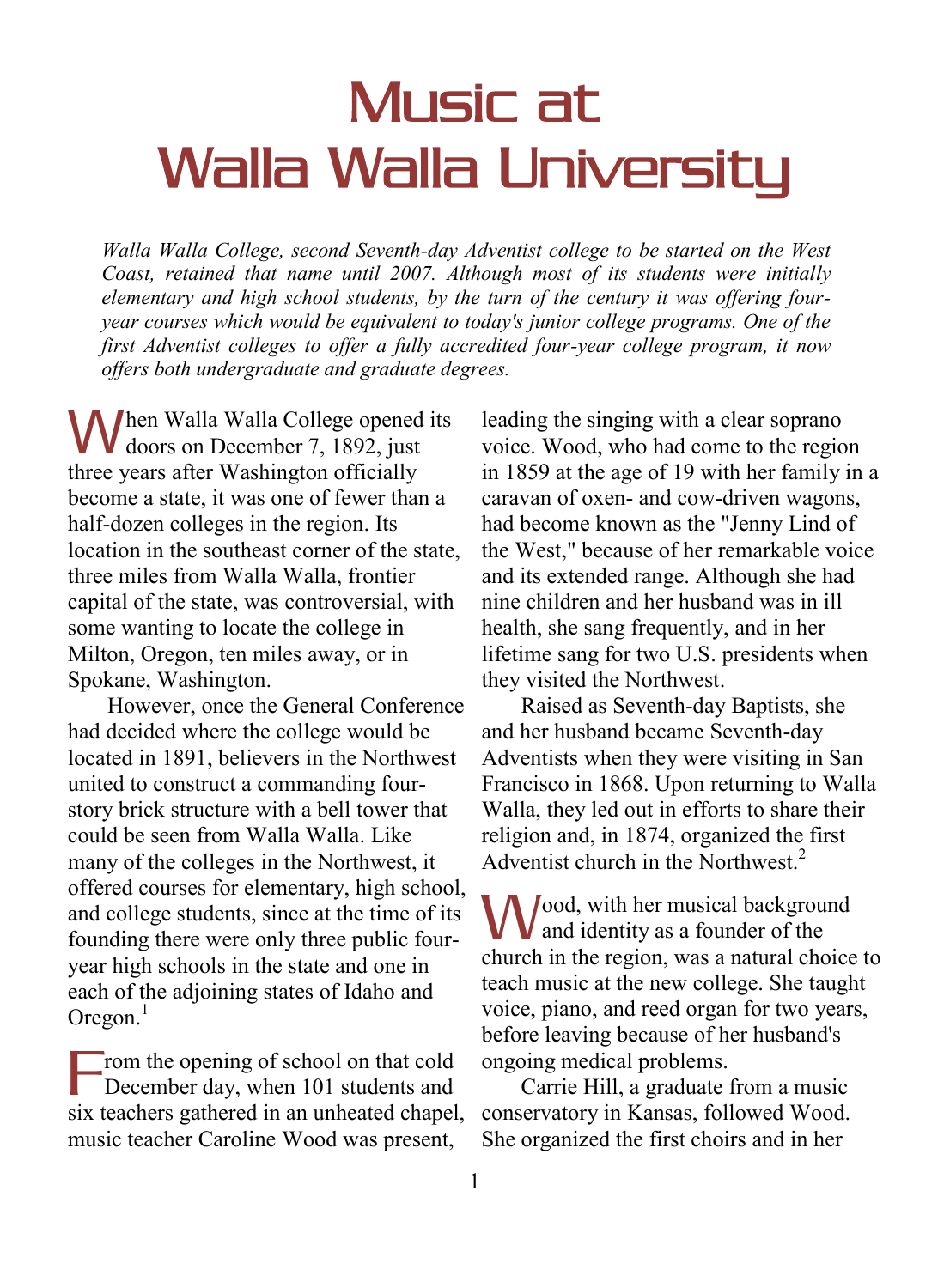four years at the college created a diploma course in Sacred Music. In 1898, at the end of her last year, seven students graduated from that program.<sup>3</sup>

hile enrollment and financial While enrollment and financial<br>problems plagued the school in its first ten years, the importance of music was never questioned, probably because of the role it had played from the start of the school.

 In addition to the voice and keyboard lessons that had been offered from the beginning and the formation of choirs in the third year, a student, George W. Miller, had started a popular cornet band at the end of the college's first year. Although the band played only marches and similar types of music, the college faculty viewed the group with concern and their rehearsals as a frivolous use of time. <sup>4</sup> This was particularly true of Ernest A. Sutherland, the college's president,  $5$  who viewed brass instruments with distrust and felt that they and sacred music were not compatible.

 His attitude is best illustrated by an incident that occurred in the spring of 1894. Miller was in his room on the fourth floor of the dormitory, a wing of the college building, on a Sabbath afternoon when, for want of something to do, he took out his cornet and started playing *Nearer My God to Thee*. His window was open and the sound could be heard all over campus.

 Sutherland ran up the steps to Miller's room and pounded on the door. When Miller opened it, Sutherland, irate and out of breath, told him, "I never want to hear you playing that thing again on the Sabbath!" $\frac{6}{6}$ 

 At that time, the only instrument considered appropriate for church services and the playing of sacred music was the reed organ. Miller was determined to change these feelings.

 Shortly after this incident, he presented an essay to the faculty with evidence from the Bible and the writings of Ellen White that challenged these views. He prevailed and, in 1895, the faculty allowed his brass quartet to play for church services. The band and the use of brass in church were firsts in the five Adventist colleges at that time.

iller followed Hill as music teacher **M** iller followed Hill as music teachers in 1898 and taught for four years before his health broke from overwork. At that time, the college, facing severe challenges and the possibility of becoming an academy, took several initiatives to make its offerings more attractive, one being the establishment of a School of Music that offered three and five-year programs. Carrie Wood's daughter, Grace Wood McNabb, a graduate of nearby Whitman College Conservatory of Music and an acclaimed singer, was hired.

 At the end of her first year, she requested a raise from \$50 to \$75 a month, more than the president of the college was being paid. The board, not wanting to lose her, acquiesced, to the chagrin of both the president and faculty. This awkward arrangement continued for two more years until a new president, Marion Cady, arrived and adjusted salaries so that he was making \$4 more than she was.

 During her second year, McNabb had become aware that her husband had been previously married and never divorced. She divorced him and offered her resignation to the board. It responded with a unanimous vote of confidence.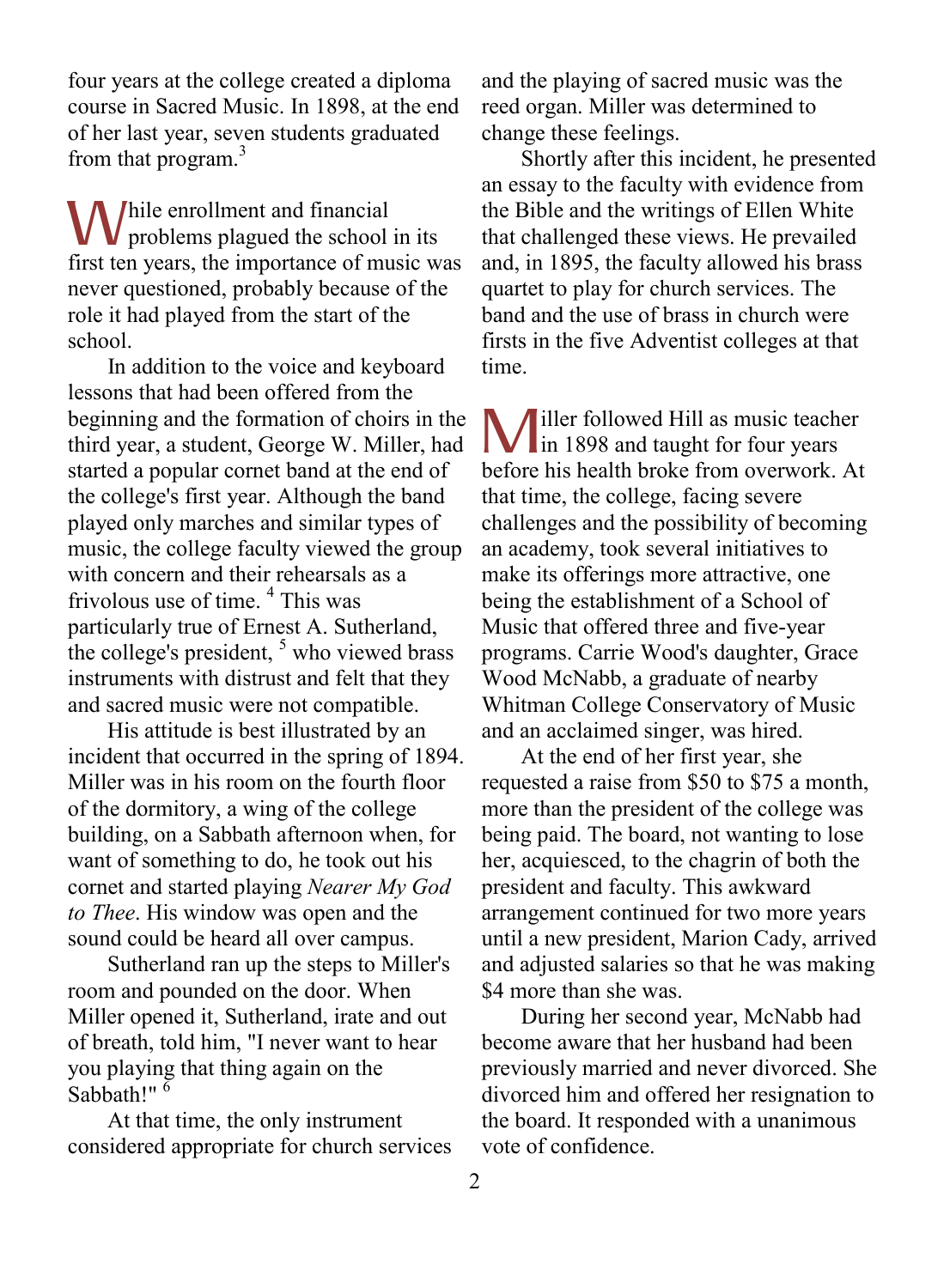She continued to lead the program until the spring of 1906, when she married a student, John Reith, who had graduated from WWC a year earlier. She left with him as he continued his study to be a physician. <sup>7</sup>

uring Cady's five years as president, he Ultimary Cady's five years as president and the improvement of the state of the state of the state of the state of the state of the state of the state of the state of the state of the state of the state of the state of the academic status of the college and established four-year college courses. Although music was one of the first fouryear programs to be established, a B.A. music degree would not be awarded until 1916.

 Gerard Gerritson followed Grace Reith as director of music in 1906. Gerritson, who had come from Chicago without his family because his wife had refused to move, was unable to adjust to life on his own and the food in the cafeteria.<sup>8</sup> He became controversial when the band declared its independence from the college in 1907. He left the following year.

 Cady had served as president of Healdsburg College, forerunner of today's Pacific Union College, before coming to WWC. He had been impressed with the work of George B. Miller, an organist who had led the music program at that school, and invited him to lead the program at WWC.<sup>9</sup> Miller immediately defused the band controversy by bringing back George W. Miller to lead the group. In his three years as department head, he built the college's first pipe organ, with assistance from the carpentry class.<sup>10</sup>

race Wood Reith returned to the area Trace Wood Reith returned to the area<br>in 1912, a year after George B. Miller left. When asked to lead the music program again, she demanded her old salary of \$75, but, in the end accepted \$65, when the board satisfied other conditions, one of

which was to hire Gertrude Shaffer to teach keyboard and voice. The school purchased its first grand piano, a ten-foot Chickering, that autumn.

 Reith led the department for the next six years, a period of unusual growth for both the school and music program. For three of those years, Lloyd E. Biggs, a theology student and violinist, taught strings. In 1913, he became the first person from WWC to join the Walla Walla Symphony, an organization that had started six years earlier.

 In her final year as chair, Reith was assisted by three full-time teachers, including Estella Kiehnoff, a singer with a degree from the University of Nebraska; Margaret Holden, an accomplished organist who had graduated from WWC in 1914 with a diploma and in 1916 with the first B.A in music; and William Morey, who had choral experience and could teach voice and theory classes.

olden became chair when Reith left in In determine that when Reith left in<br>
1918. In her two years in that position, a complete change in faculty happened, with experienced teachers being replaced by talented but inexperienced persons.

 Blythe Owen, a precocious pianist, was hired in 1919 at age 20 and taught for the next four years. Pearl Job, a coloratura soprano with remarkable range and power who had studied in Europe and had been attending WWC at the urging of her mother, had joined the church and started to teach voice when Holden became chair. She taught for two years before marrying Titus Kurtichanov and going with him as a missionary to Russia in 1920.

 Her departure, coupled with Holden's unwillingness to continue as chair, created a dilemma for the department. Desperate, the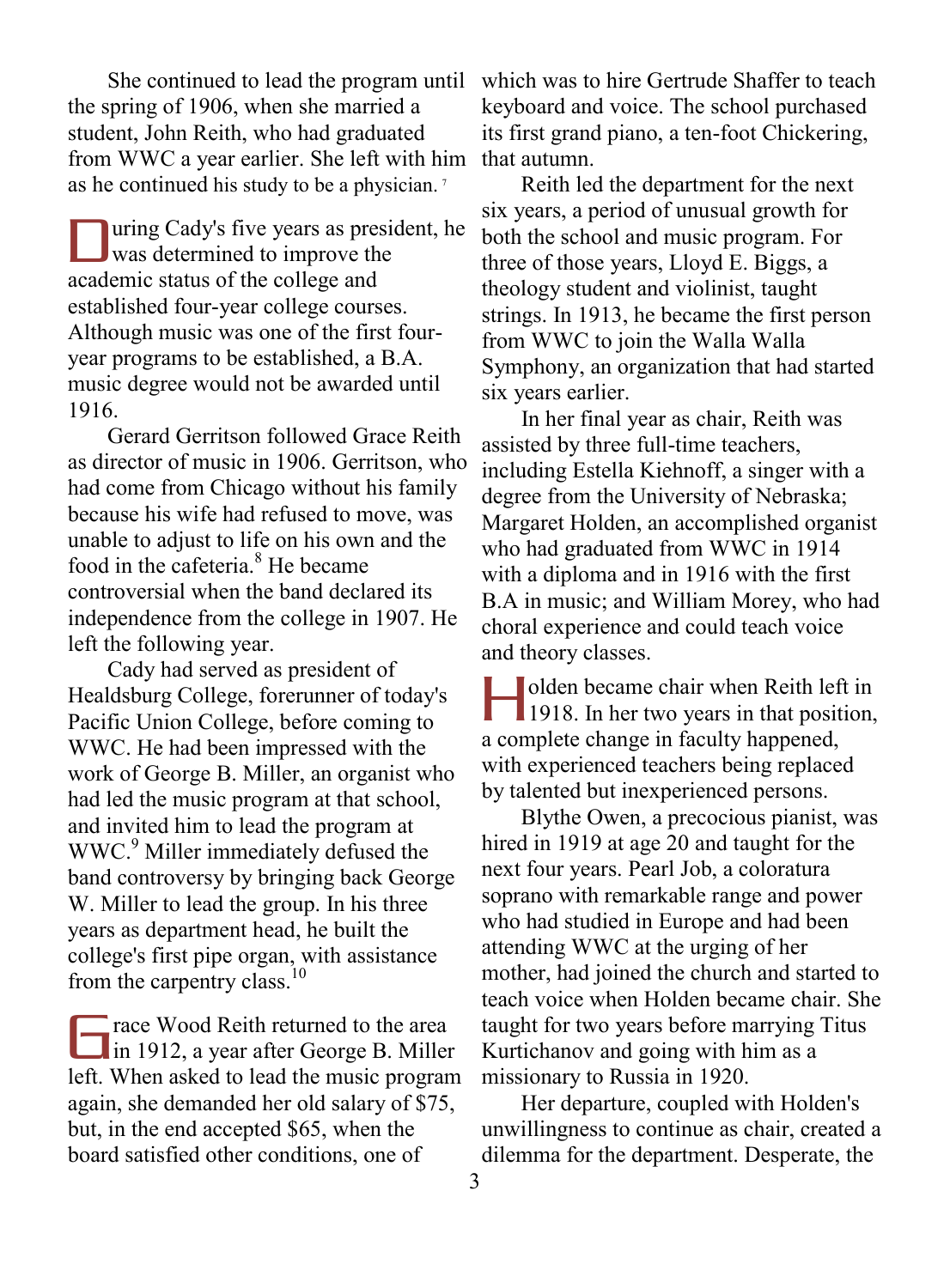college president telegraphed Reith, who was in England with her husband preparing for mission service to Africa, to return to teach voice and calm the department. She consented, and then rejoined her husband at the end of that school year. $^{11}$ 

eith returned to teach five years later, **Reith returned to teach five years later,**<br>when the family returned from mission service. In the years since her emergency one-year return, college-age enrollment had increased more than three-fold.

 The music program, which had been led by choir director Gladys Manchester Walin since 1923, was now firmly established as a collegiate program, located in a large house near the original 1892 school building. Its ensembles were popular and a third of the student body was taking music lessons.

 Many of those lessons were in piano, which was being taught by the Brown sisters, Vivian and Frances, and Kathryn Foster Meeker. Most of the music diplomas awarded during this time were in piano.

n 1927, Christopher Johnson, a minister In 1927, Christopher Johnson, a min<br>in Portland, Oregon, offered WWC \$7,000 for the construction of a music building if additional funding could be obtained. The conference donated \$2,000 and the students raised over \$3,500 with the slogan "Money talks; teach yours to sing." Another \$3,700 was donated to purchase 2 grand and 13 upright pianos.

 The new facility, a brick building with a 150-seat recital hall, classroom, 5 studios, and 10 practice rooms, was the pride of the campus. Inspired by the success of this project, the students raised another \$1,000 for a nine-rank, two-manual Reuter pipe organ, the first real organ at WWC, for the

church. It was dedicated in October 1929 with a concert by former teacher Margaret Holden Rippey.<sup>12</sup>

When Walin left the college in 1927,<br>
Reith again led department during **V** Reith again led department during the following year. At the end of that year she requested part-time work and recommended that Victor Johnson, a violinist and string teacher who had been teaching in the program since 1921, be chair.

 When he unexpectedly left for a position at Washington Missionary College, now Columbia Union College, that summer, the president, unable to find a replacement for Reith, asked her once again to resume leadership. Although she consented, she stepped aside that fall when it became apparent that the choir director, Lon Metcalfe, was willing and able to lead the department. Reith retired two years later.

etcalfe, a well-known singer and Metcalfe, a well-known singer a<br>choir director in the East and Midwest, led the choirs and music program for the next three years, the last two during a time of economic uncertainty for the country and school. Within two years after his leaving in 1931, the music faculty dropped from six to two. It was a demoralizing situation that would continue until the school's fortunes improved midway through that decade.

 Ruth Havstad, an outstanding voice teacher and choir director at Southern California Junior College, now La Sierra University, became choir director in 1932. She quickly established a reputation as a gifted singer and continued the a cappella choir that Metcalfe had started. She served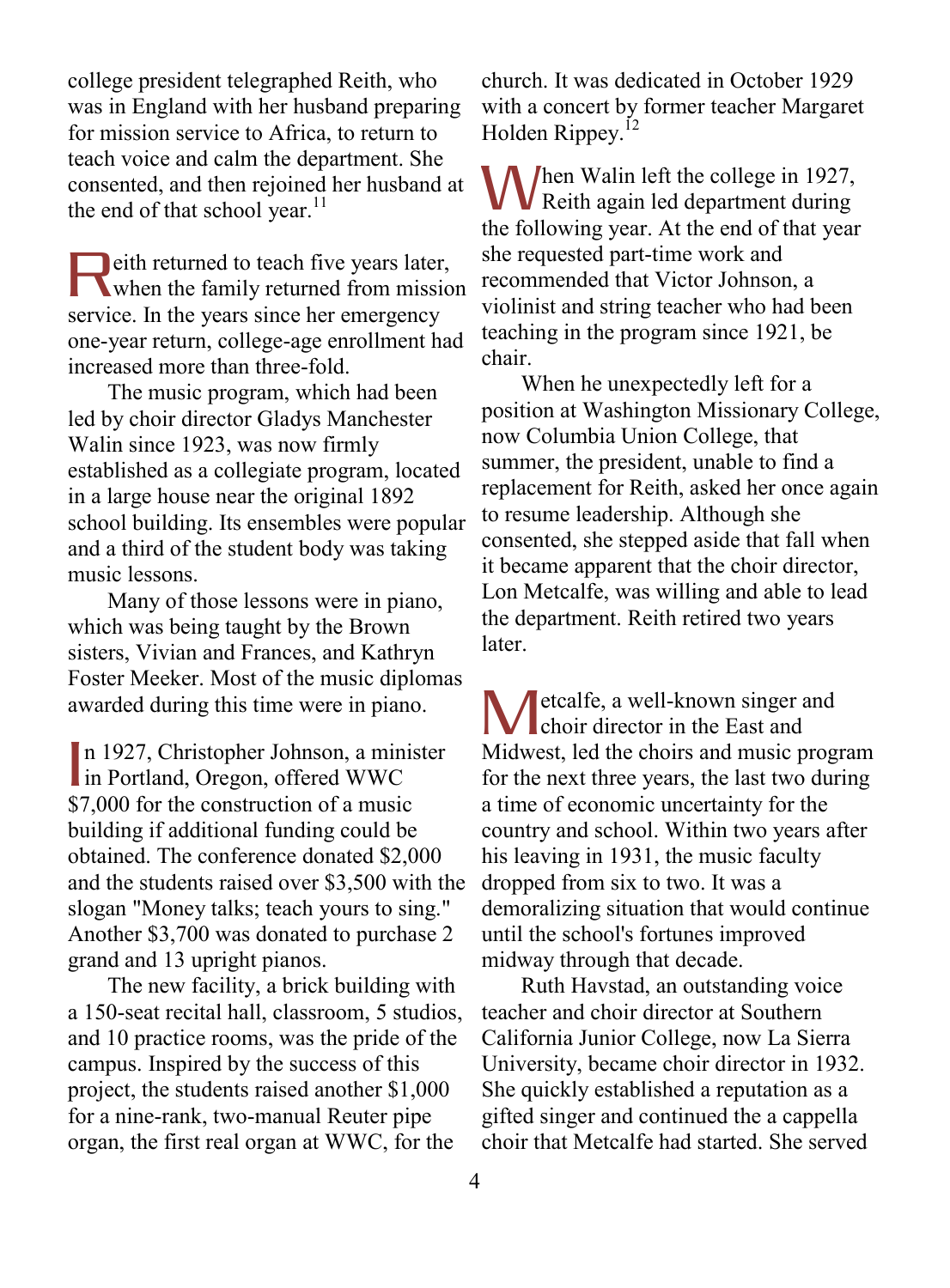as head of the music program during her first two years, until Victor Johnson returned to the campus in 1934.<sup>13</sup>

ohnson had been successful during his six years in Washington, D.C. Though his primary purpose for going there was to complete a degree in music, he ended up chairing the music department at Washington Missionary College, touring extensively with its glee clubs, and conducting a band and orchestra at the college and at the Review and Herald.<sup>14</sup>  $\overline{\mathsf{I}}$ 

 Johnson returned with a new found confidence, inspired by completion of a music degree and his success at WMC. He was appointed chair, assumed direction of the college orchestra, gave lessons, taught a number of classes, and organized an oratorio chorus in the community. He also accepted an invitation to conduct the Walla Walla Symphony.

 While the opening years of the 1930's had hurt enrollment and the operation of the college, by the time of Johnson's return both the local symphony and music department were rebounding from the effects of the Great Depression. In the fall of 1934, WWC had the largest enrollment of any Adventist college.

 In 1935, the college hired Stanley Walker, a young pianist and organist to perform, give lessons, and teach theory. Both Johnson and Walker were added faculty who, working with Havstad, Edna Smith Cubely, a pianist who had started teaching at WWC in 1931, and Louis Thorpe, a part-time music teacher, started to rebuild the department.

rom 1928 until 1936, Thorpe, principal of the academy and head of the education department, directed the college F

band and, when needed, the college orchestra. He was an accomplished woodwind player and conductor who had played professionally in Chicago and under John Philip Sousa during World War I. The first teacher at WWC to have a doctoral degree, he was a charismatic person whose band concerts were highlights of campus life.

 When Thorpe left in 1936 to teach at the University of Southern California,<sup>15</sup> Johnson added direction of the band to what was already an overload, with disastrous results. By December, he fell ill and had to give up leadership of the local symphony and make other adjustments in his load.<sup>16</sup>

**Tarry Hadley Schyde followed Havstad** as choir director when she married and left in 1937. Known for his contagious smile and outgoing personality, he had a resonant bass voice and had been a popular singer in New York City and on Boston area radio programs. He conducted for three years before leaving for graduate study. Two years later, John T. Hamilton assumed direction of the choral program.  $\prod_{\alpha\in\mathbb{Z}}$ 

 Sterling Gernet had also come to the campus in 1937 to teach piano, woodwinds, and music theory. He was known for his incessant practicing and an extended memorized repertoire that included 11 concertos, the 24 preludes from Chopin's *Opus 28*, and numerous other works.

 Gernet was the first music teacher at WWC to have a doctorate in music. Although he left in 1945 to chair the music program at Pacific Union College, he would return six years later and teach at WWC for eleven more years, until 1962.<sup>17</sup>

y the end of the 1930's the school had **Fully** recovered from the effects of the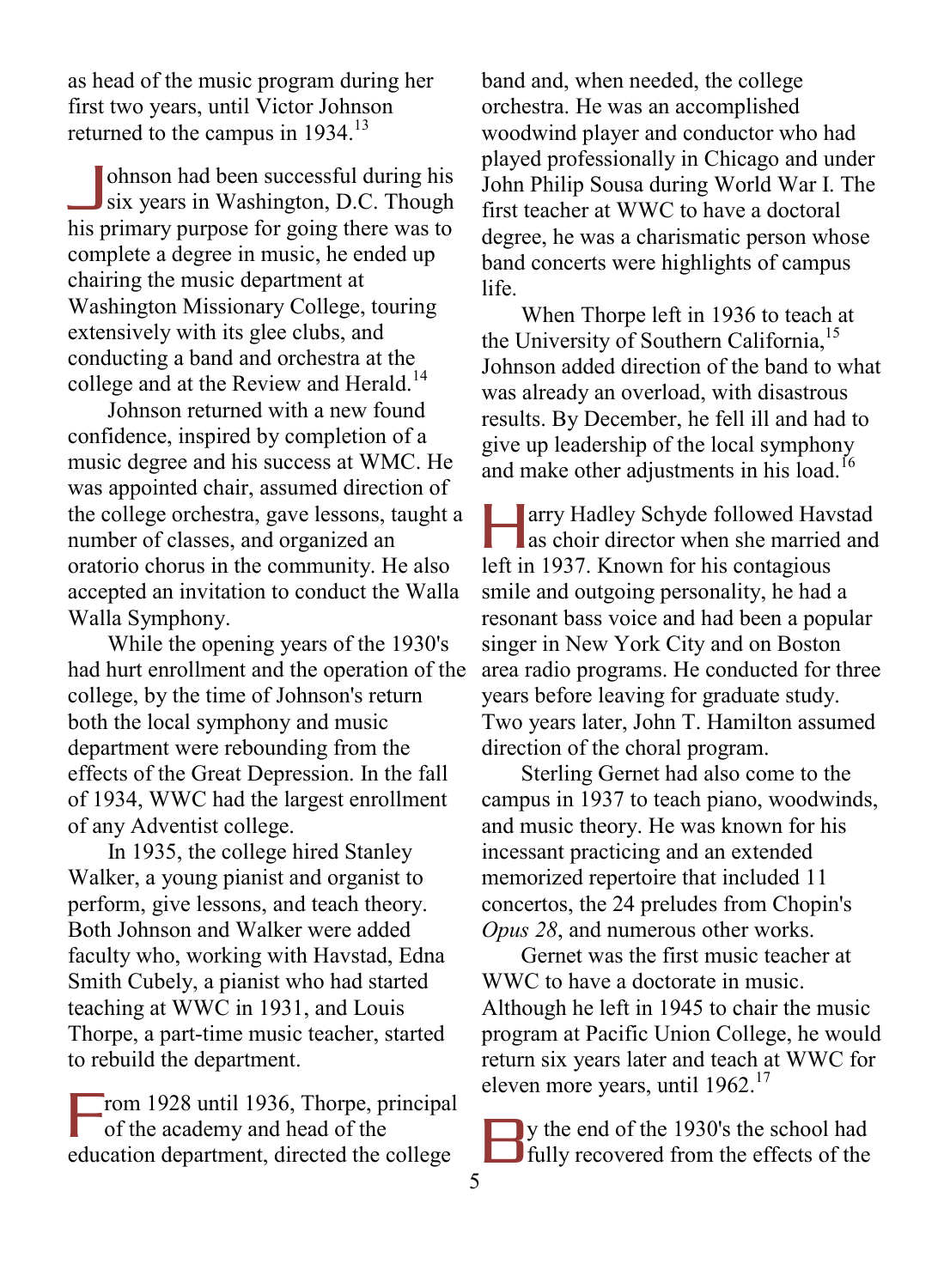Great Depression. In that decade WWC had also achieved accreditation for its college offerings, one of the first Adventist colleges to do so.

 In spite of a devastating theological controversy in February 1938 that cost the college a highly respected president and several teachers,<sup>18</sup> it had a record enrollment when the next school year started, again the largest in Adventist colleges.

n December 7, 1941, John T. Hamilton, in his first year as voice teacher, was featured soloist for a concert given by the Walla Walla Symphony. By the time of that Sunday afternoon program, news of the Japanese attack on Pearl Harbor in the Hawaiian Islands earlier that day was creating fear across the country, and panic on the West Coast. The immediate entry by the U.S. into World War II following this attack affected every aspect of life in the country. O

 The effect for WWC was a shift in gender balance when the ratio of men to women at one point decreased to one in four. In spite of the decline in enrollment during the war years and a decrease in men, the music department and its ensembles flourished. The school's celebration of its 50<sup>th</sup> anniversary on December 7, 1942, which coincided with the first anniversary of Pearl Harbor, was a subdued chapel service.

he return of veterans in the fall of 1945 swelled enrollment at colleges and universities across the country. By the end of the decade, WWC had over 1300 students. T

 This increase in size was accompanied by a change in the atmosphere on the

campus when veterans refused to live under restrictions that had been in place for years. The resulting changes would dramatically affect the campus and higher education for the rest of the century.

wo new music teachers, Virginia Gene Shankel, a young violinist, and Harold Mitzlefelt, an experienced conductor, came to the college in the fall of 1945. T

 In her year at the college, Shankel soloed with the Walla Walla Symphony and premiered an oratorio she had written. Mitzlefelt's leadership of the ensembles resulted in a band of 75, the largest yet, and an orchestra that grew to over 50 by the end of his second and last year at WWC.

 When both Shankel and John T. Hamilton left in the summer of 1946, Julian Lobsien, a violinist and teacher in a nearby academy, was hired to replace Shankel. Stanley Walker, who had become chair in the fall of 1945, conducted the choirs on an interim basis for one year. $19$ 

y the end of Walker's first two years as start we get the end of Walker's first two years as chair, he had presided over a complete change in music faculty and a doubling in size of the music program. Thelma Johnson and Janet Miller, pianists, and Clarence Dortch, an experienced choir director, were part of that two-year transition. Dortch, who would do only sacred choral music, spent the last nine years of his career at WWC, where he was known affectionately as "Fessor of Professors."

 Janet Miller was hired in 1947 to be the primary piano teacher, joining Thelma Johnson, who had been hired a year earlier as she graduated, to teach piano after Gernet had left. A year after Johnson married Dick McCoy in 1950 and left, Gernet returned. During the next 11 years,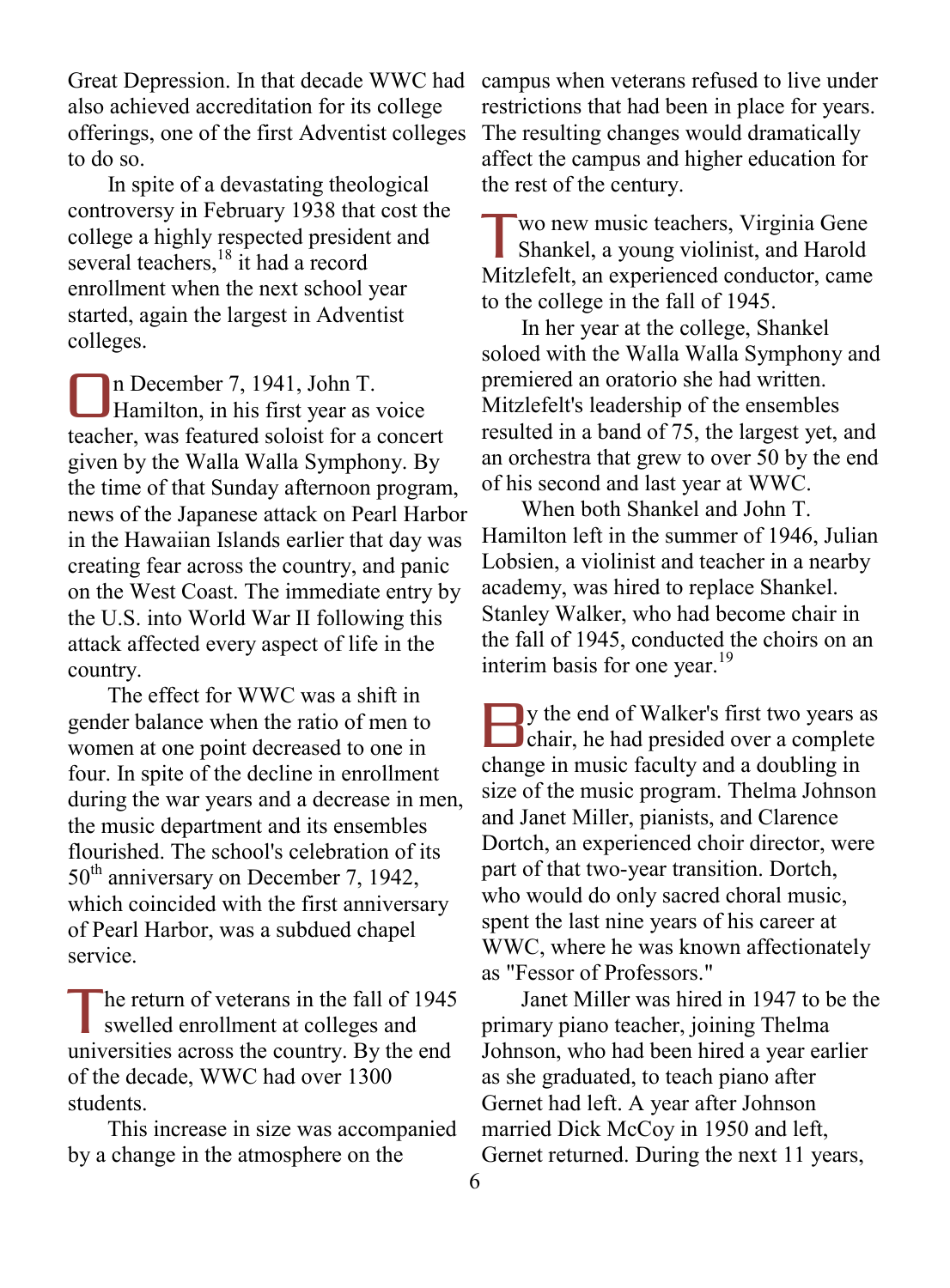Florence Clarambeau, Morris Taylor, and Richard Randolf would assist in teaching piano.

wo years after Mitzelfelt left, Clarence Trubey was hired to direct the band. When orchestra director Lobsien left three years later, Melvin Johnson, a talented violinist, assumed direction of the orchestra for the next four years. When both Trubey and Johnson left in 1955, John J. Hafner, who had been teaching at Pacific Union College, assumed leadership of both ensembles. T

 Melvin W. Davis succeeded Dortch as choir director in 1956. He immediately expanded the choir's repertoire to include secular music and formed a select 24 member College Chorale, showcasing them in programs that delighted the campus. The group's final performance in his first year was given four encores.<sup>20</sup>

n 1959, Walker accepted an invitation to In 1959, Walker accepted an invitation<br>chair the music department at Atlantic Union College. For 24 years, he had provided a musical thread of continuity on campus, serving for 14 of those years as chair of the department.

 From his arrival in 1935 when his only credential was his reputation as a good pianist and organist, Walker had obtained bachelor's and master's degrees from Northwestern University and gained recognition as a Fellow in the American Guild of Organists. In 1953, he had been honored with a yearbook dedication applauding his standards, exemplary Christian life, and service to WWC.

**M** elvin West, new music chair, arrived on campus in the summer of 1959 at on campus in the summer of 1959 at

the age of 29. He had already established a reputation at AUC as a gifted organist and teacher. A pipe organ for the music building, a condition for his coming, was installed early that fall.

 After he had assessed the curriculum, needs of the department, and the condition of the 40-year old facility, he realized that changes had to be made. By the end of his first year, he had worked with the faculty in drastically revising the curriculum and expectations for students, acquired a new grand piano and harpsichord, and started lobbying for installation of a pipe, rather than an electronic organ for a campus church that was soon to be built.

he church was the first in a series of new buildings in the 1960's that would transform the campus. By the middle of that decade, the music conservatory building had been demolished and a new Fine Arts facility, the first in a series of large comprehensive music facilities in Adventist colleges, was being constructed at that site. T

 When completed, the building, with its 27 practice rooms, 2 classrooms, 2 rehearsal rooms, 10 teaching studios and 300-seat auditorium, was the largest in Adventist colleges. It was fully equipped with new grand pianos, 18 new upright pianos and 2 practice pipe organs for practice rooms, and a 3-manual 36-rank pipe organ in the auditorium.

 By the end of his first 8 years, West had presided over the installation of 5 pipe organs on campus, construction of the Fine Arts center, and an expansion of the music faculty from 5 to 8 members. He had also gained accreditation for the program in the National Association of Schools of Music and membership in Pi Kappa Lambda,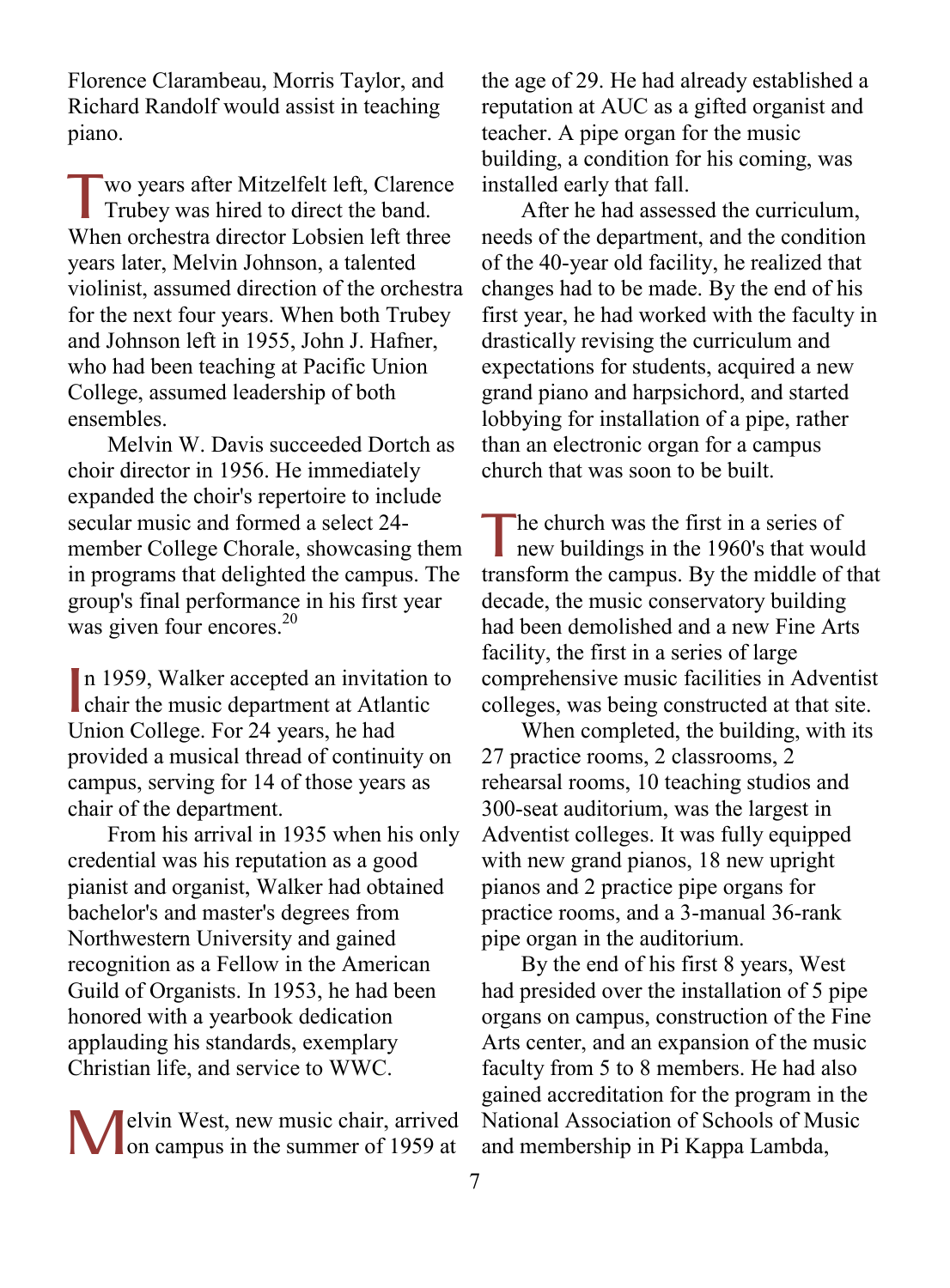national music honor society, both firsts for Adventist college music programs.

n those 8 years, a complete change in In those 8 years, a complete change in<br>
music faculty occurred. With the addition of several young teachers, the average age of the music faculty by 1967 was barely over 30.

 Lloyd Leno, the first of several faculty to be added under West, was hired in 1960. A 1948 WWC graduate, he had since taught at two academies and directed the band at Union College for the previous 7 years. He would direct the band for 16 of his 25 years at WWC and form a large brass choir that traveled to Europe three times under the auspices of Friendship Ambassadors.

 Leno also organized a collegesponsored music festival in 1963 that continues to the present. When he completed a doctorate in 1970, his dissertation on brass playing gained national recognition.

 Blythe Owen, who had started her career 42 years earlier at WWC, returned in 1961 to teach piano, theory, and composition. In those intervening years, she had completed a Ph.D. in composition at Eastman School of Music and gained national recognition as a composer. Four years later, at age 65, she went to Andrews University, where she taught until age 82.

n 1963, Marvin Robertson, a 1958 WWC In 1963, Marvin Robertson, a 1958 WWG<br>graduate, joined the faculty to direct the choirs at the nearby academy and grade school and oversee the college music education program. When his choral programs flourished and became too large for one person to direct, he requested assignment to the elementary level because of his interest in children's choirs.

 His college music education classes were exceptional. Students were disappointed when he left after three years to chair the music department at Southern Missionary College, now Southern Adventist University, a position he would hold for the next 33 years.

 Bruce Ashton began teaching piano and theory during Robertson's second year at WWC, just as the new Fine Arts Center was nearing completion. An honors graduate in piano performance from Capital University, he had just completed a master's degree in piano at the American Conservatory of Music. He would later observe,

I felt at the time I was starting at the top as far as the available music departments in our colleges. Walla Walla College was the place to be. It was very upbeat. There was a feeling within the music faculty of lots of horsepower under the hood  $21$ 

That feeling was created, in part, by the fact that during Ashton's four years at fact that during Ashton's four years at WWC, before he would leave to join Robertson at SMC in 1968, five new teachers joined the department. Harold Lickey, a tenor, who had successfully led choirs at three other Adventist colleges and worked with West at the Faith for Today television program, became choir director in 1965.

 Glenn Spring, a violinist who had taught for a year at Otterbein College in Ohio, also came to WWC in 1965, to direct the string program and teach music theory. Students immediately recognized and appreciated his gifts for teaching. He started an annual Honors Concert with his string orchestra in his second year and served as concertmaster for the Walla Walla Symphony during his first 10 years.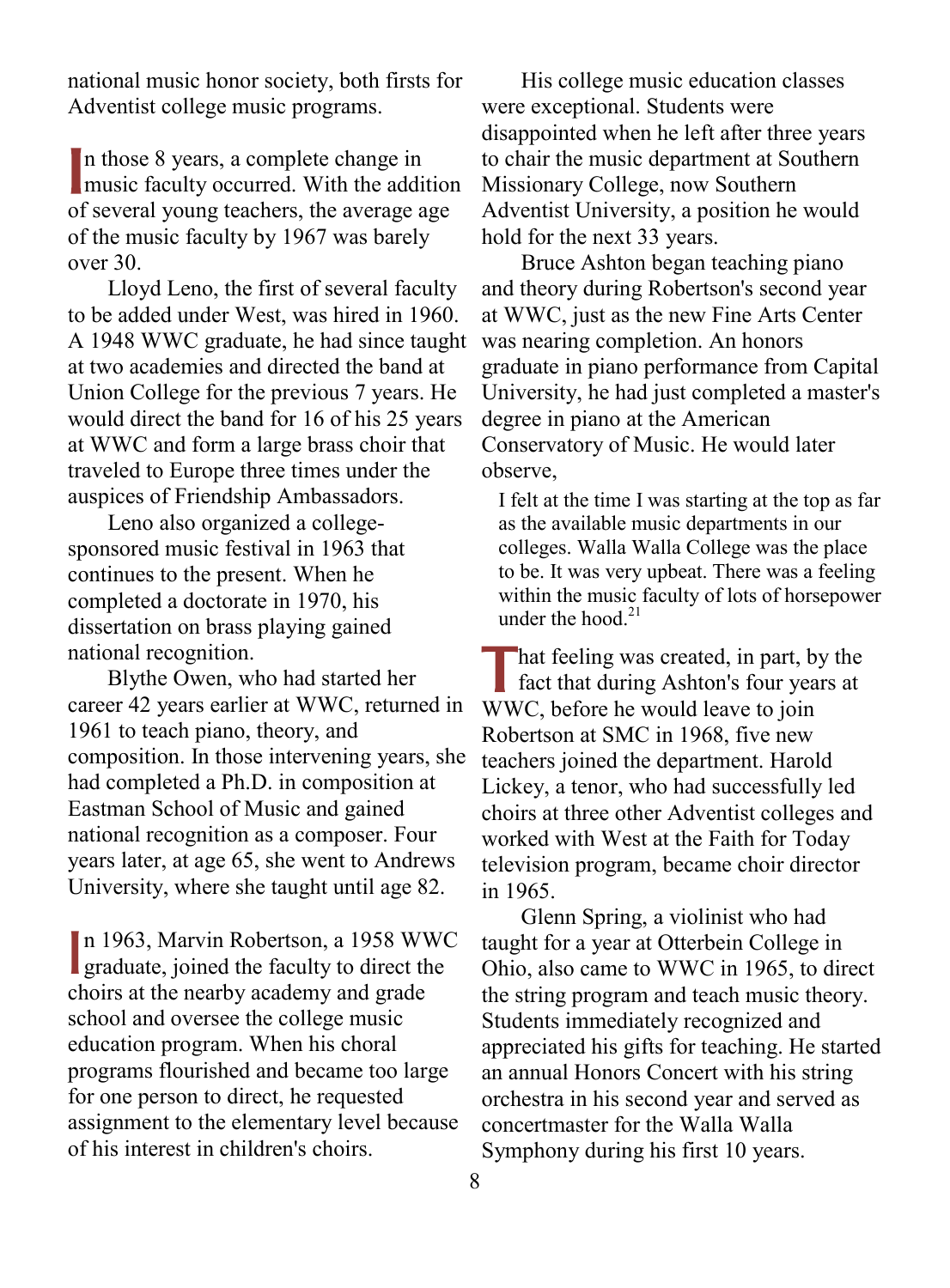In 1965 and 1966, Jeanette McGhee and Robert Hunter were hired to assist in piano. Hunter would teach for two years before leaving for graduate study and then return to teach from 1971 to 1977. William Murphy, a bass-baritone, was also hired in 1966 to assist in the vocal choral area.

he move into the Fine Arts Center in The move into the Fine Arts Center in<br>February 1966 and the completion of the church organ in 1967, largest pipe organ on the West Coast north of Salt Lake City and San Francisco, closed what had been a period of dramatic change for music at the college.

 Other faculty additions and replacements continued through the end of the decade. When Hunter and Ashton both left in 1968, Dan and Judi Myers, and Vinson and Anne Bushnell were hired to teach piano and assist in class instruction.<sup>22</sup>

n 1968, Robert L. Reynolds became n 1968, Robert L. Reynolds became<br>president of the college. A skilled and progressive administrator, he was a visionary who revolutionized the way the school operated. In his nine years, he established a shared governance model that empowered faculty to participate in all decisions affecting the school. At that time, it was a departure from the usual mode of operation at Adventist schools, where administrators operated with minimal input from their faculty.

 The result was an increase in faculty morale and a greater sense of ownership and pride in their school. Although some later administrators have been uncomfortable with the arrangement, it continues today as a force on campus and a model adopted in varying ways by other Adventist colleges and universities in the U.S.

 In retrospect, the changes affected by Reynolds were prescient, given what happened in the next decade. The 1970s were a turbulent time in the nation and on college campuses as traditional lines of authority were questioned and the challenges of forging a working reality in the realm of civil rights gripped the country.

 Music at WWC and other Adventist colleges was changed by a generation of students that challenged the traditional restrictions on music. The uneasiness earlier students had felt over rules about acceptable music in life and worship on college and academy campuses changed to a questioning and challenging attitude. The inevitable clashes affected music programs and changed the rules about music at Adventist schools. $^{23}$ 

 At WWC, a tradition in presenting a number of stellar performers had started in the 1950s and continued through the 1970s. Singers Marion Anderson and Jerome Hines, organists E. Power Biggs and Virgil Fox, pianists Van Cliburn and Victor Borge, violinists Isaac Stern and Itsahk Perlman, and numerous other notables played in a high profile lyceum series.

 By the mid-1970's, however, students started to lose interest in these programs and challenged and stopped the fees they were being assessed to support the series. The lyceum program shrank and then essentially ended when a fire destroyed the legendary campus auditorium in  $1978.<sup>24</sup>$ 

ew music faculty hired in the 1970s<br>
included Robert Tupper, an organist included Robert Tupper, an organist to assist West, and Sandra Camp, a pianist who was hired to replace a teacher who had left in 1972. Gerald Ferguson, a tenor and a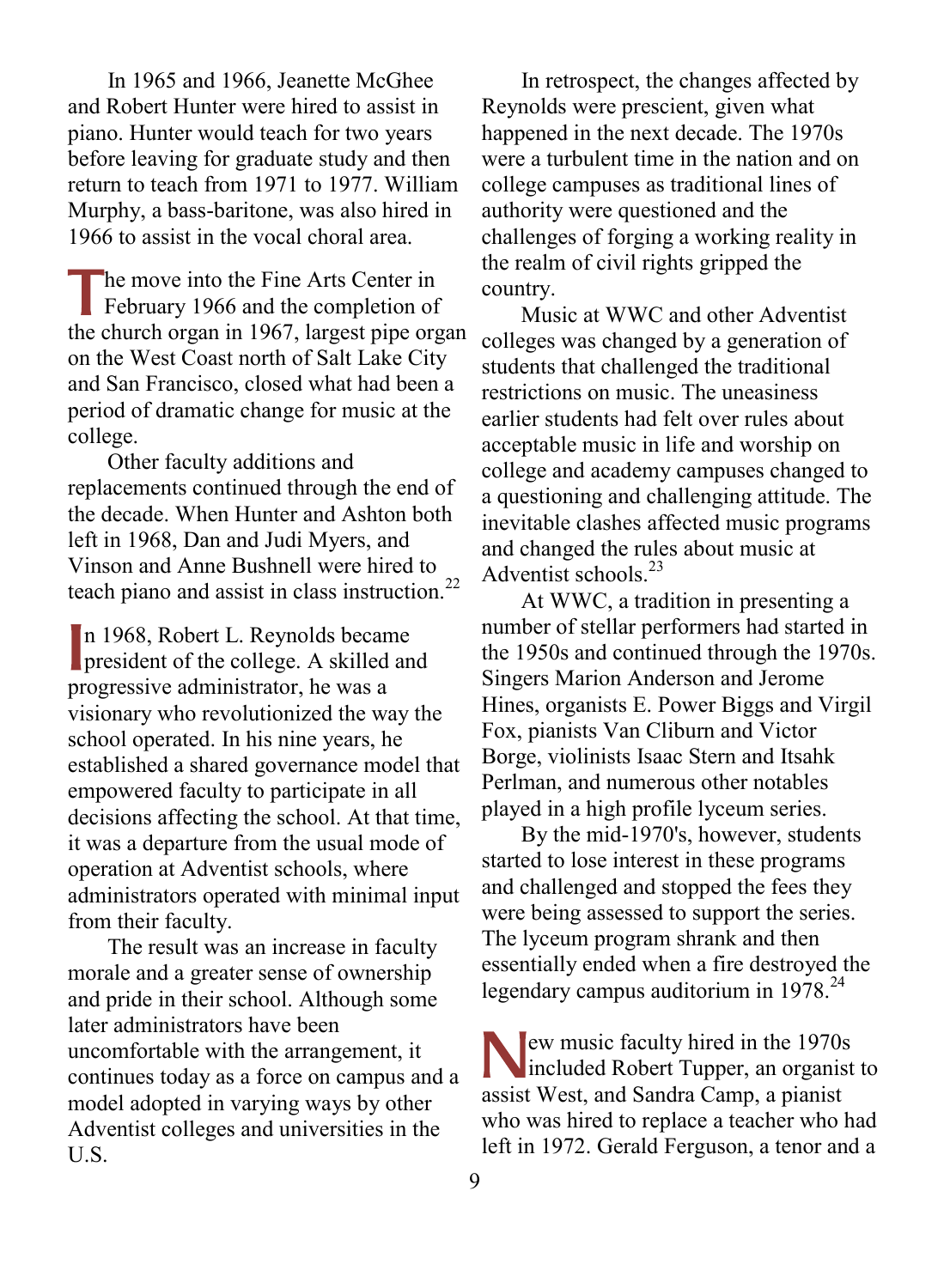1948 graduate who had started his career at WWC, was also hired in 1972, when William Murphy left.

 Sherrick S. Hiscock, III, a clarinetist and saxophonist who had played in and been a soloist with the U. S. Marine Band in Washington, D.C., was hired in 1973 to teach in the instrumental area. With his hiring, there were nine full-time music teachers, the largest faculty ever. During this decade, Hiscock, Leno, Lickey, Spring, and Camp completed doctorates.

 In 1974, Lickey became chair when West, who had led the department for 15 years, the longest tenure in music leadership to that time, decided he wanted to teach full-time. Three years later, West accepted a position at the Kettering College Church as full-time minister of music.

 West and Lickey had presented numerous choral works for 12 of West's 18 years at WWC. West would later observe that working with Lickey in doing works such as the Brahms and Durufle Requiems, Creston *Prophecy of Isaiah*, and Poulenc *Gloria* had been some of his most satisfying experiences at WWC.

 Lanny Collins followed West as organist in 1977, a position he would hold for the next 6 years. When Camp left for a position at Andrews University in 1978, Leonard Richter, who was starting graduate work at New York University and studying piano with Adele Marcus of The Juilliard School, became primary teacher in piano.

In the last years of the decade,<br>philosophical differences over philosophical differences over teaching methodology and course content as well as what should happen in teacher-student relationships led to tension and distrust within the faculty. Preoccupation with these differences and teachers' weaknesses rather than their strengths led to a crisis in shared confidence and respect.

 Deterioration in communication and support followed, which, by the end of the decade, was apparent to music students and the rest of the campus. It was a troublesome and uncertain period for the program.<sup>25</sup>

was invited to come to WWC as music was invited to come to WWC as mus<br>chair in the autumn of 1978. It was a difficult decision to make. I was enjoying my work as chair of the Fine Arts Department at Union College, and the problems in the WWC music department were common knowledge in the circle of Adventist colleges.

 When I arrived at the college in the summer of 1979, any concerns I had about coming proved to be unwarranted. The music faculty was committed to getting past the turmoil that had developed.

 Although only 13 years old, the building had been neglected, acoustic problems had not been resolved in rehearsal areas, studios, and practice rooms, and audio equipment in studios, classrooms and the music library needed updating. That summer, the faculty worked together to bring about numerous changes by painting rooms and installing tile to reduce acoustic problems. Carpet was also installed in the studios and audio equipment was replaced throughout the building.

 The office area was also completely remodeled to facilitate department business and communication between faculty and students. Sixteen new adjunct faculty were added to assist in lessons. It was a good beginning for what would prove to be some of the most enjoyable years in my career.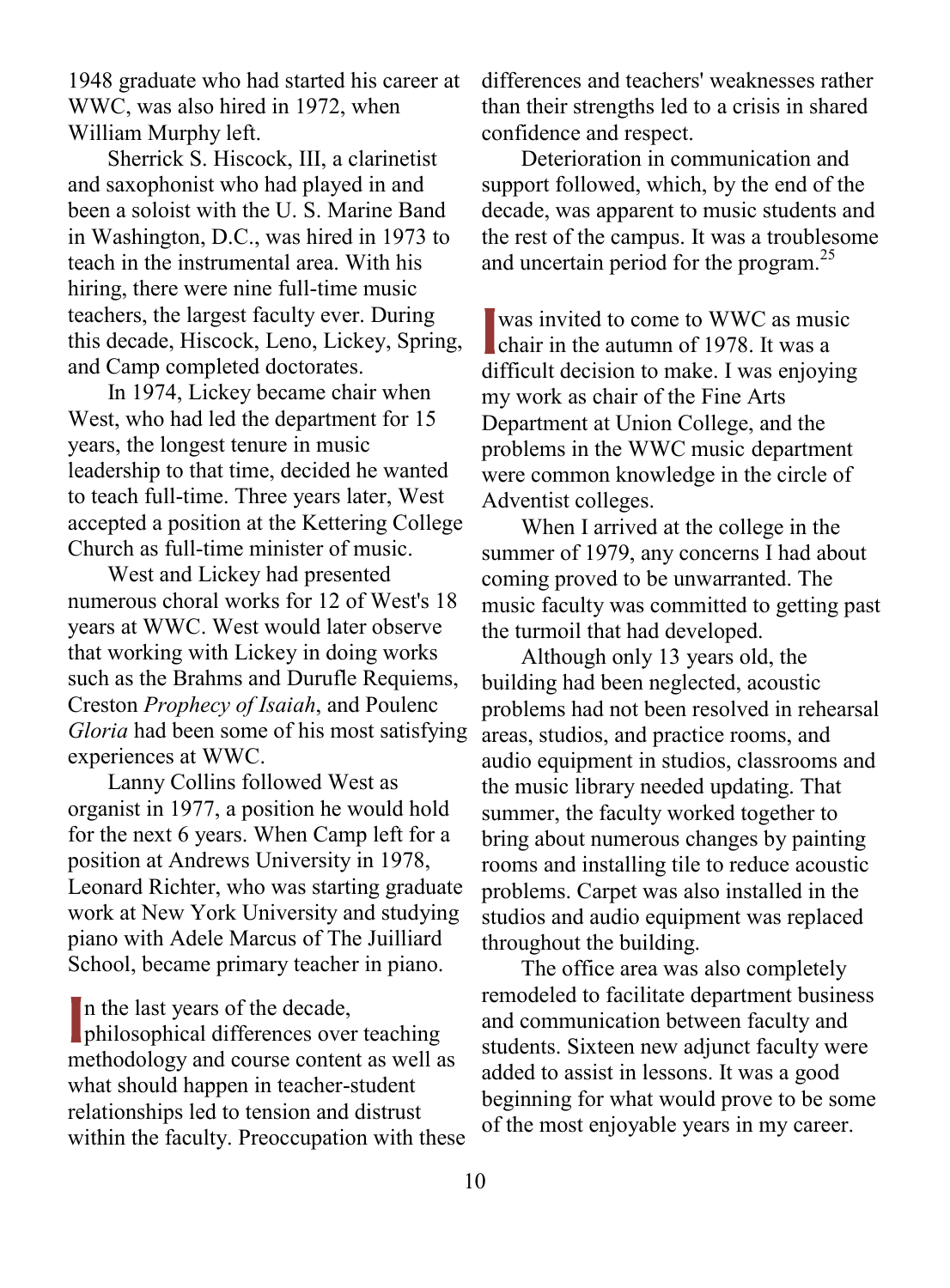**T** arianne Scriven came to WWC that Marianne Scriven came to WWC that<br>summer, succeeding Lickey, longest serving choral director at the college at that time, who had accepted a position at the Seminary at Andrews University. Scriven had been an adjunct teacher at WWC earlier in the decade, before going to Pacific Union College, where she had taught full-time for the past 5 years. She had completed a doctorate before teaching at WWC and, while at PUC, was honored as an Alumna of Achievement by Andrews University.

 In her 7 years of leadership, the choirs performed the *German Requiem* by Brahms and the Verdi *Requiem* with the Walla Walla Symphony. In 1984, her groups, accompanied by the College Orchestra, presented the Faure *Requiem* with soloists Thomas Hampson and Julie Boyd, and Rutter's *Gloria*.

 Scriven took I Cantori, the select choir, to Romania and the Soviet Union in 1982, and led them in an invitational performance for the Washington Music Educators Conference in 1986. At the end of that school year she and her husband, Charles, accepted positions at Sligo Church in Takoma Park, Maryland.

 Ralph Coupland, a singer and conductor with over 20 years of experience, became director of choral activities that fall. In his three years as director he toured with the choir in the Northwest and Canada.

 Stephen Zork, a singer and composer as well as conductor, followed Coupland in 1989. His departure two years later to direct the choral program at Andrews University was a disappointment to many.

 Kandice Dickinson served as interim choir conductor in the following year and then on a regular basis until 1995. A soprano, she was a frequent soloist and

recitalist. In her four years at WWC, she was noted for her musicals and a series of three Opera Gala programs.

 Bruce Rasmussen, a versatile singer and conductor, succeeded Dickinson and led the choirs until 2001. He presented numerous major choral works on campus and with the Walla Walla Symphony. He was also a featured soloist with the WWS and a frequent singer on campus.

uring my first four years as chair at Ultima my first four years as chair<br>WWC, I also directed the band program. I had been surprised when 103 had joined the band in my first year and 110 in the second. Although the group decreased to 80 when we moved rehearsal time to the noon hour at the beginning of the third year, the quality and depth of talent more than compensated for the decrease in size. Working with an ensemble that was able to play the most challenging repertoire for concert band was a rewarding experience.

 After four years of directing the band, teaching lessons and classes, and chairing the music program, it became apparent that a change was needed if my goals for the department were to be accomplished. Joseph Brooks, who had served as assistant conductor while a student, and then associate conductor after he had graduated in 1982 and joined the faculty as primary woodwind teacher, became band conductor.

**herrick Hiscock**, who taught **Solution**<br> **Solution**<br> **Solution**<br> **Solution**<br> **Solution**<br> **Solution**<br> **Solution**<br> **Solution**<br> **Solution**<br> **Solution**<br> **Solution**<br> **Solution**<br> **Solution**<br> **Solution**<br> **Solution**<br> **Solution** 1982 to head the music merchandizing program at Elizabeth City University in North Carolina. During those years he had been principal clarinet and a soloist with the Walla Walla Symphony and played in and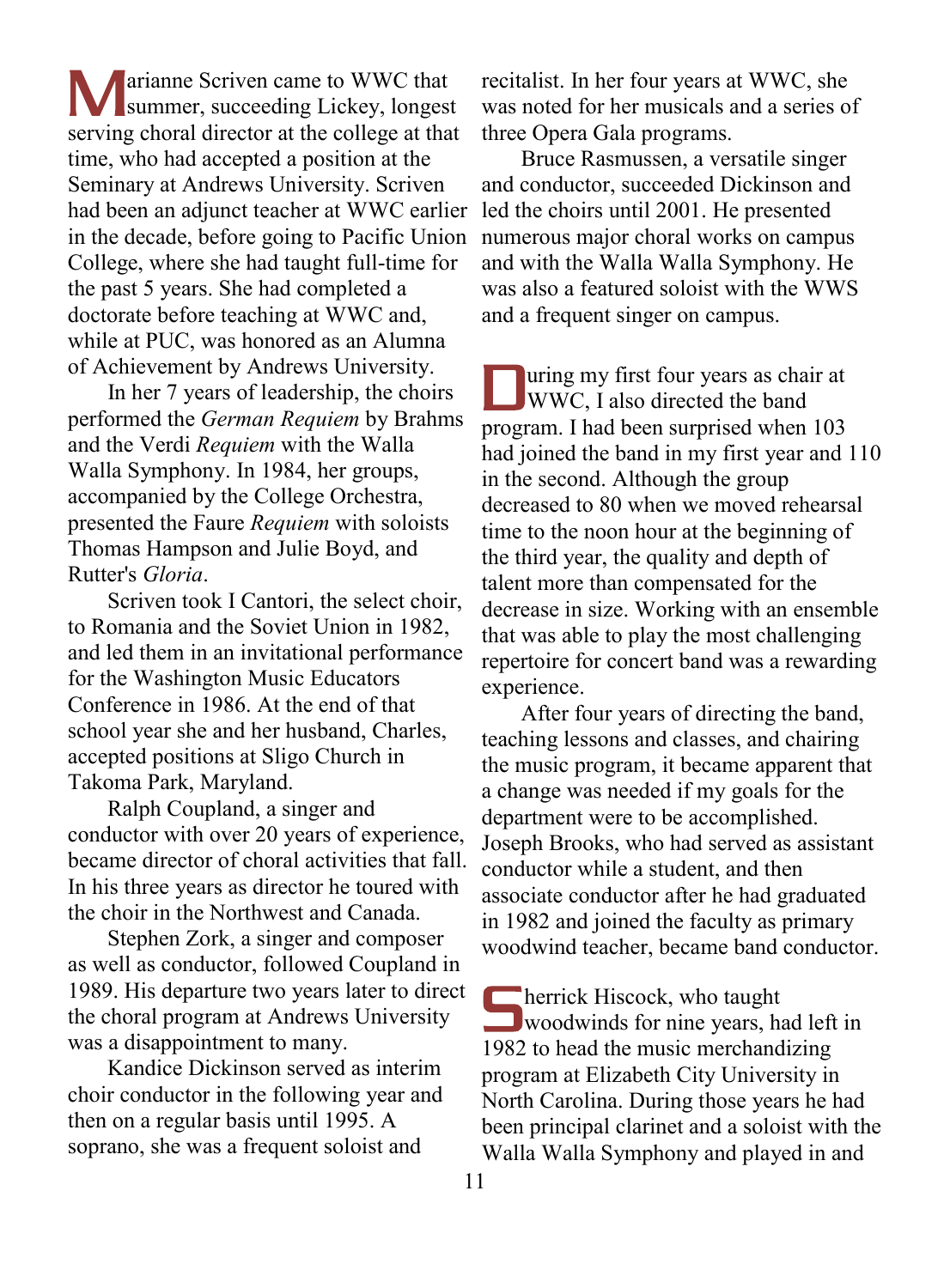conducted WWC band and woodwind ensembles.

 Brooks, like Hiscock, was a former U.S. military bandsman who had been a clarinet and saxophone soloist with the United States Continental Army Band in Washington, D.C. While a student at WWC, he also developed proficiency on the oboe and flute.

 From 1983 to 1987, Brooks directed the band, presenting refined performances of both challenging and traditional works for that group. He was a frequent recitalist and a player in and soloist with the Walla Walla Symphony.

Three years after Brooks was hired,<br>
Lloyd Leno, who had made a **Lloyd Leno**, who had made a significant contribution in his work with ensembles and the teaching of brass instruments for 25 years, left to chair the music program at Antillian Union College in Puerto Rico. Leno, who had a degree in Spanish and was intrigued by the idea of mission service, found the offer from AUC attractive. When he left in 1986, he had served longer than any other music teacher since the school had started.

 When Brooks left the following year, his and Leno's positions were merged. Carlyle Manous, band director at the nearby academy, who had been serving as an adjunct brass teacher after Leno left, was chosen to fill that position and serve as band director.

 Manous, an accomplished French horn performer, had completed master's and D.M.A. degrees in horn performance at the University of Michigan while teaching earlier at Pacific Union College. During his 13 years at WWC, he played numerous recitals, soloed with the Walla Walla

Symphony and served as principal horn in that group for a number of years.

 Manous, a band and brass clinician and conductor who had conducted numerous festival and music camp groups, provided enthusiastic leadership for the band and related ensembles until he retired in 2000.

eonard Richter had been hired to teach eonard Richter had been hired to teach<br>piano the year before I became chair. A native of Czechoslovakia, he was a prizewinning pianist there before coming to Canada in 1968. He subsequently completed an M.Mus. at Andrews University in 1971, taught at Kingsway College for two years, and then completed another M.Mus. at the Manhattan School of Music in 1977. When he accepted the position at WWC in 1978, he was studying piano under Adele Marcus while at New York University where he completed a Ph.D. in 1984.

Now in his  $38<sup>th</sup>$  and final year, a record tenure in teaching music at WWU, He is retiring at the end of this school year. Richter has made a distinguished contribution as a performer and teacher. He has given numerous recitals and soloed with the Walla Walla Symphony four times.

 Many of his students have won numerous top prizes in regional, national, and international competitions. Graduates who studied with him are now teaching at colleges and universities and have enjoyed successful careers as recitalists and soloists with orchestras.

 When Gem Fitch, who had been the primary assistant in the piano area since 1975, left in 1982, three others who had been assisting in that area reached over to teach the overflow of piano students. When two of those left in 1984, Stephanie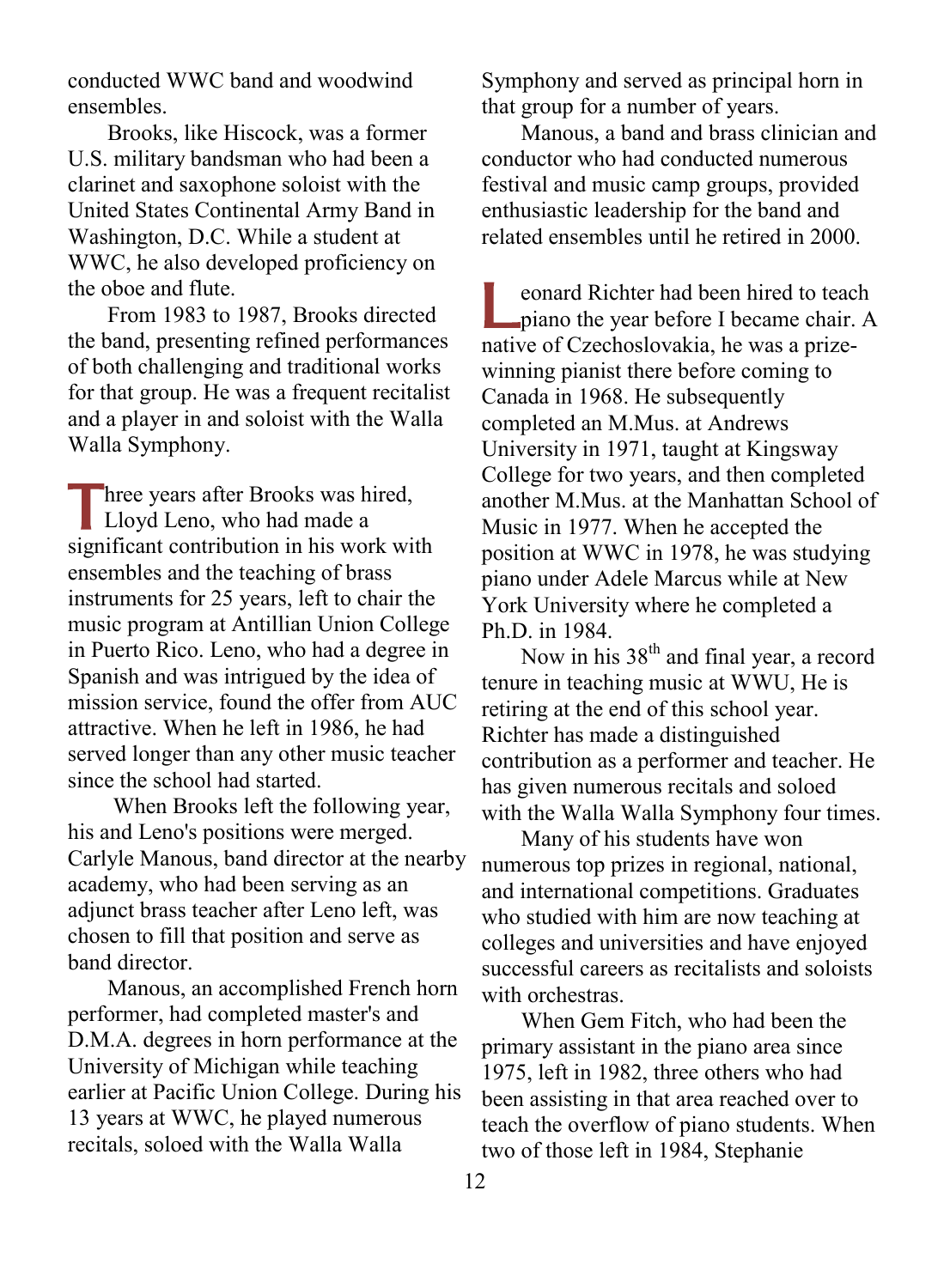Kambitsch, a pianist with a master's degree in performance was hired.

year earlier, a college piano preparatory division, headed by Debra Richter, now Bakland, had been established. A successful venture from the beginning, its growth and the success of its students quickly established her as a gifted and inspiring teacher. In 1990, students from the prep division were featured in a Concerto Gala Concert at the annual convention of the Washington Music Teachers Association hosted by WWC. A

 The precocious playing of orchestraaccompanied concertos by very young students amazed attendees. This event led to an enthusiastically received invitational performance of a Concerto Gala Concert three years later at the Music Teachers National Association Convention.

 In addition to the success of these and other Concerto Gala Concerts, prep division students have won countless awards in regional competitions and performed often as soloists with regional orchestras. Many college piano majors assisted in the program, under the guidance of Bakland.

 She continued to oversee the prep division as well as perform and teach college classes and piano majors until 2007, when she left to become head of the piano department at Canadian University College. While at WWC, she had soloed with the Walla Walla Symphony three times.

In 1983, when the organ position was In 1983, when the organ position was<br>vacated, student Kraig Scott, a gifted organist nearing completion of a performance degree at WWC, was invited to serve as organist and teacher pending completion of his current program and a

master's degree. Kenneth Rudolph, a 1971 WWC graduate in organ who had completed a Ph.D. in musicology at the University of Washington a year earlier, was hired on an interim basis.

 When that appointment ended three years later in 1986, Scott began teaching at the college. In 1990 he took a graduate study leave to pursue doctoral work at Eastman School of Music.

 In his absence, David Worth, a 1968 graduate who had studied under West and had since taught at Atlantic Union College, taught for one year. Kenneth Logan, an organist who had studied under Warren Becker at Andrews University and was pursuing a doctoral degree at the University of Michigan, then taught for two more years.

 Scott returned in 1993, having completed an M.A. in musicology, a D.M.A. in organ performance and earned a coveted Performer's Certificate at ESM. Since his return, he has made a distinguished contribution as a teacher, performer on organ and harpsichord, and, since 2009, director of the choral program. Scott's playing in services and recitals at WWC and elsewhere is acclaimed for its finesse and inspiring musicality.

**lenn Spring retired in 2001, having than Spring retired in 2001**, having<br>taught for 36 years, at that time the longest tenure in music since the school had been founded. By the time of his retirement, his perspective, insights, and wisdom had made him an important member of the faculty and a beloved teacher.

 Approachable and accessible, he possessed a gratifying sense of reality and a depth of thought and expression that lent substance to his observations. This was true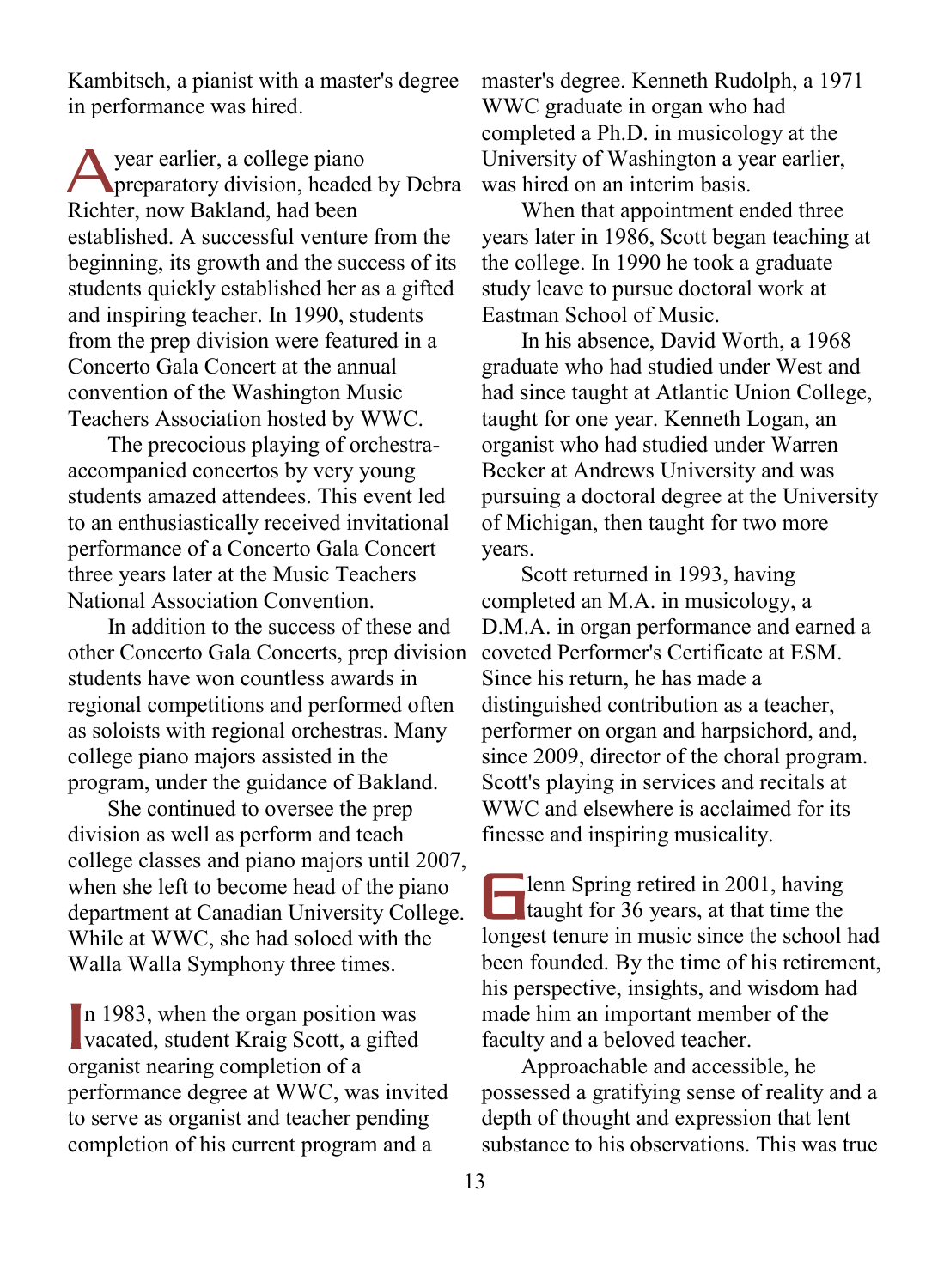whether he was working with his colleagues, college age young people, or younger persons.

 In addition to overseeing the string program, he had become the primary theory teacher, a composer who had enjoyed many successful premieres, won in composer's competitions, and had had a number of commissions. These accomplishments and the performance frequency of his published music, affirmed by ASCAP, spoke to the quality of his composing.

grade school string program that his **Solution** Superior and Superior Superior Superior Superior Superior Superior Superior Superior Superior Superior Superior Superior Superior Superior Superior Superior Superior Superior Superior Superior Superior Superior the 1970's developed by the late 1990s into one of the largest Suzuki-based string programs in the Northwest, with 140 students and four adult assistants. Several of its students won awards in regional competitions, soloed with local orchestras, and, in some instances, are pursuing careers in music.

 Ben Gish, a cellist who had assisted Spring while a student in the 1970's, returned in 1993 to assist in the program while overseeing and developing a string program at the nearby academy and giving lessons and teaching at the college.

 In 1994, Cantabile, a select string orchestra, was organized and directed by the Springs and Gish. Open to all qualified string students in the region, it performed frequently with great success and toured in Europe and Canada in its six years.

uring my 21 years as department chair, uring my 21 years as department cha the program, published *Opus*, an attractive annual departmental news magazine, and established six fully funded named scholarship endowments. We also

continued to renovate the music facility, update office and teaching equipment, and purchase instruments.

 The spring before I arrived, a new twomanual Dowd Harpsichord had been purchased. Twelve new pianos were added in the next two decades.

 By the time I retired in 2000, it had been my good fortune to spend over half of my career at WWC, working with gifted teachers and students whose record of achievement was extraordinary. In those years, many students brought honor to the department and a number of faculty received teaching awards.

ollowing my retirement, the department<br>began a transition that continues to the began a transition that continues to the present. Brandon Beck, a WWC graduate who had taught at three academies and, most recently, at Southern Adventist University, became director of bands in the fall of 2000.

 Now in his fifteenth year of leadership, his band performances are highlights in worship and musical life at the college. During his first year he formed a steel drum ensemble which has become a widely popular group on the campus and in the community and tours nationally.

 When Glenn Spring retired in 2001, Maria Zlateva, a violinist and native of Bulgaria, who was working on a DMA at the University of Texas at Austin, filled the string and theory position for the next two years.

 Lyn Ritz, a violinist with a D.M.A. from the University of Kentucky who had been teaching for the past 8 years at the University of Dayton, succeeded her in 2003. In her time at WWC, Ritz has proven to be a thorough theory teacher and an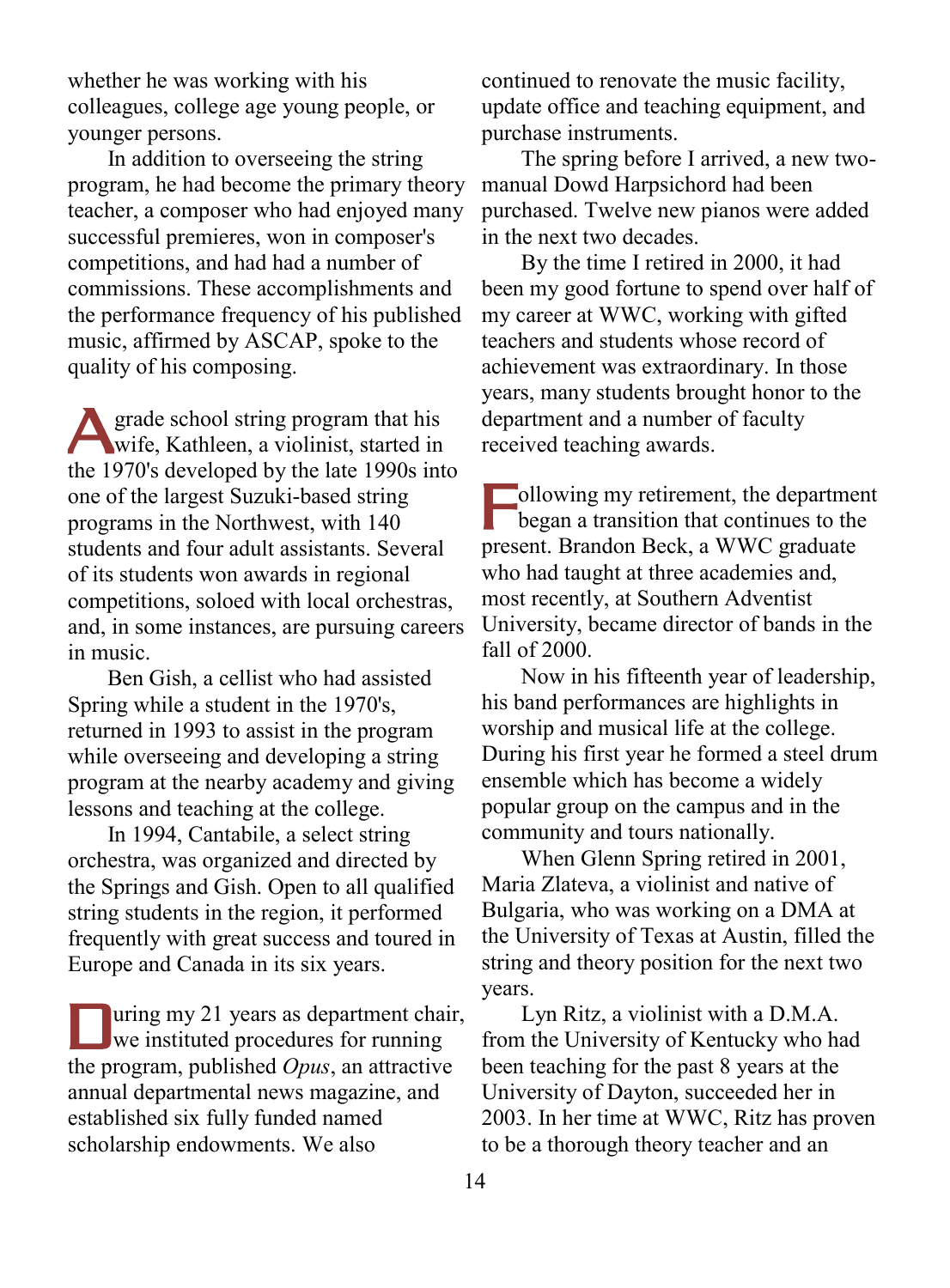accomplished performer. She is in her eleventh year as concertmaster of the Walla Walla Symphony.

hen Rasmussen also left in 2001, **M**en Rasmussen also left in 2001,<br>Cyril Myers, who had taught at two academies and was doing graduate work at Michigan State University, where he was a teaching assistant, directed the choirs for the next two years.

 In 2003, John Dennison became director of choral activities. Dennison had served as chair of the Oakwood College music program and director of its choral program in the 1980's.

 More recently he had taught in the Los Angeles area and directed a church choir and the Southeast Symphony Orchestra. In addition to directing the choirs, Dennison became director of the college orchestra in 2005, a post he held until his retirement in 2009.

atthew James, a versatile musician **Matthew James, a versatile musician<br>with a D.M.A in vocal performance,** became department chair in 2002, following two years of interim leadership by Scott and then Trina Thompson, a piano and theory teacher. James had sung in numerous opera and oratorio productions and taught for 12 years at Northern State University in South Dakota.

 Most recently, he had been an adjunct faculty member at the University of Tennessee-Chattanooga and Southern Adventist University. He also plays viola and taught in UTC's Cadek Conservatory Suzuki program.

 In his six years as chair, James facilitated challenging personnel transitions and was an articulate public spokesman for the department. In 2008, he accepted an

administrative position at the University of Louisiana-Monroe.

arin Thompson, a 1991 WWC graduate **K**arin Thompson, a 1991 WWC gradua<br>followed James as chair beginning in January 2009. She had completed an M.Mus. in cello performance at the Peabody Conservatory of John Hopkins University in 1993 and a doctorate in musicology at the University of Maryland in 2001, a year after joining the music faculty at Atlantic Union College. At AUC she served as music department chair from 2007 to 2008 and, during her last year in that position, also as interim academic dean.

 At the time of Dennison's retirement in 2009, leadership of the choir was assumed by Kraig Scott and Brandon Beck became director of the orchestra. Both ensembles have flourished under their leadership.

## *Dan Shultz 2016*

6 From an interview by Melvin S. Hill with Miller in the 1950s. The incident is described in Hill's dissertation, *A History of Music Education in Seventh-day Adventist Western Colleges* (1959,

8 Gerritson actually wrote a letter to the WWC Board on 6 November 1907 requesting "an expression of your opinion" and stating that "… my system has been disagreeably upset with the present diet now

<sup>1</sup> Terrie Dopp Aamodt, *Bold Venture, A History of Walla Walla College*, 1992, 1-5.

<sup>2</sup> Dan Shultz, *A Great Tradition, Music at Walla Walla College, 1892-1992*, 1992, 14-16 This book is the primary source for most of this overview.

<sup>3</sup> Although there are no official records of their completing this course, there is a photograph of 7 graduates notated Church Music, 1898. Shultz, 16,20.

<sup>4</sup> Shultz, 17-19.

<sup>5</sup> The first president of the college, William Prescott, simultaneously served as president of Battle Creek, Union, and Walla Walla colleges while residing in Battle Creek. Sutherland served in his stead as "principal" from the beginning of the school until 1895, when he officially became president. Aamodt, 4, 26.

University of Southern California). 7 Shultz, 21-23.

furnished." WWC Board Minutes, same date.

<sup>9</sup> Hill, 41-45.

<sup>10</sup> Shultz, 25-28. 11 Shultz, 32-41

<sup>12</sup> Shultz, 53; *The Collegian* (WWC newspaper), 24 May 1928; 26 September, 3, 10, 17 October 1929; WWC Board Minutes, 14 May 1929.

<sup>13</sup> Shultz, 55,56-59, 65-72